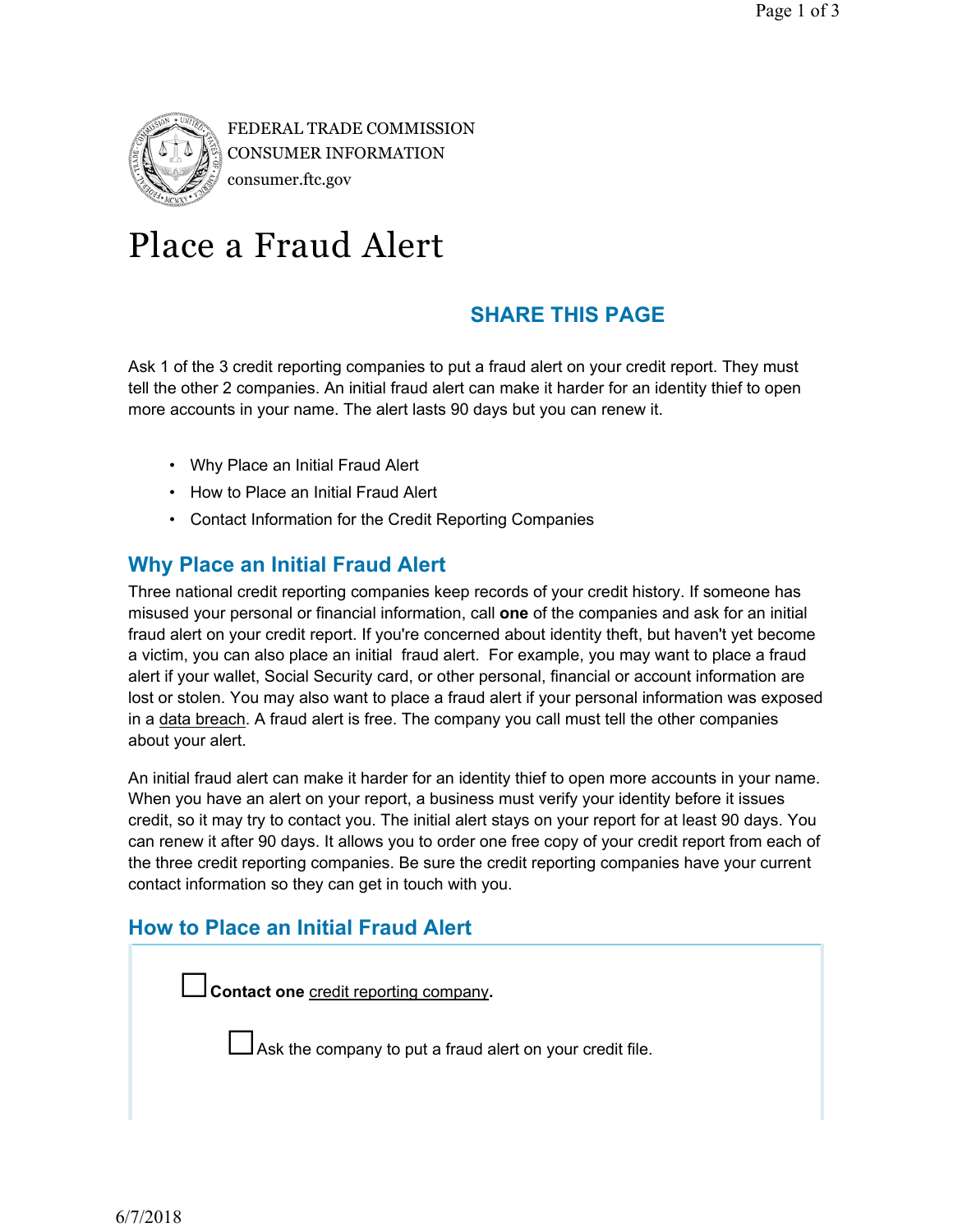| Confirm that the company you call will contact the other 2 companies.<br>Placing a fraud alert is free. The initial fraud alert stays on your credit report for<br>90 days. |
|-----------------------------------------------------------------------------------------------------------------------------------------------------------------------------|
| Be sure the credit reporting companies have your current contact<br>information so they can get in touch with you.                                                          |
| Update your files.<br>The credit reporting company will explain that you can get a free credit report, and<br>other rights you have.                                        |
| Mark your calendar.<br>The initial fraud alert stays on your report for 90 days. You can renew it after 90<br>days.                                                         |
| Update your files.                                                                                                                                                          |
| Record the dates you made calls or sent letters.                                                                                                                            |
| Keep copies of letters in your files.                                                                                                                                       |

## **Contact Information for the Credit Reporting Companies**

### **TransUnion**

1-800-680-7289

### **Experian**

1-888-397-3742

#### **Equifax**

1-800-525-6285

September 2017